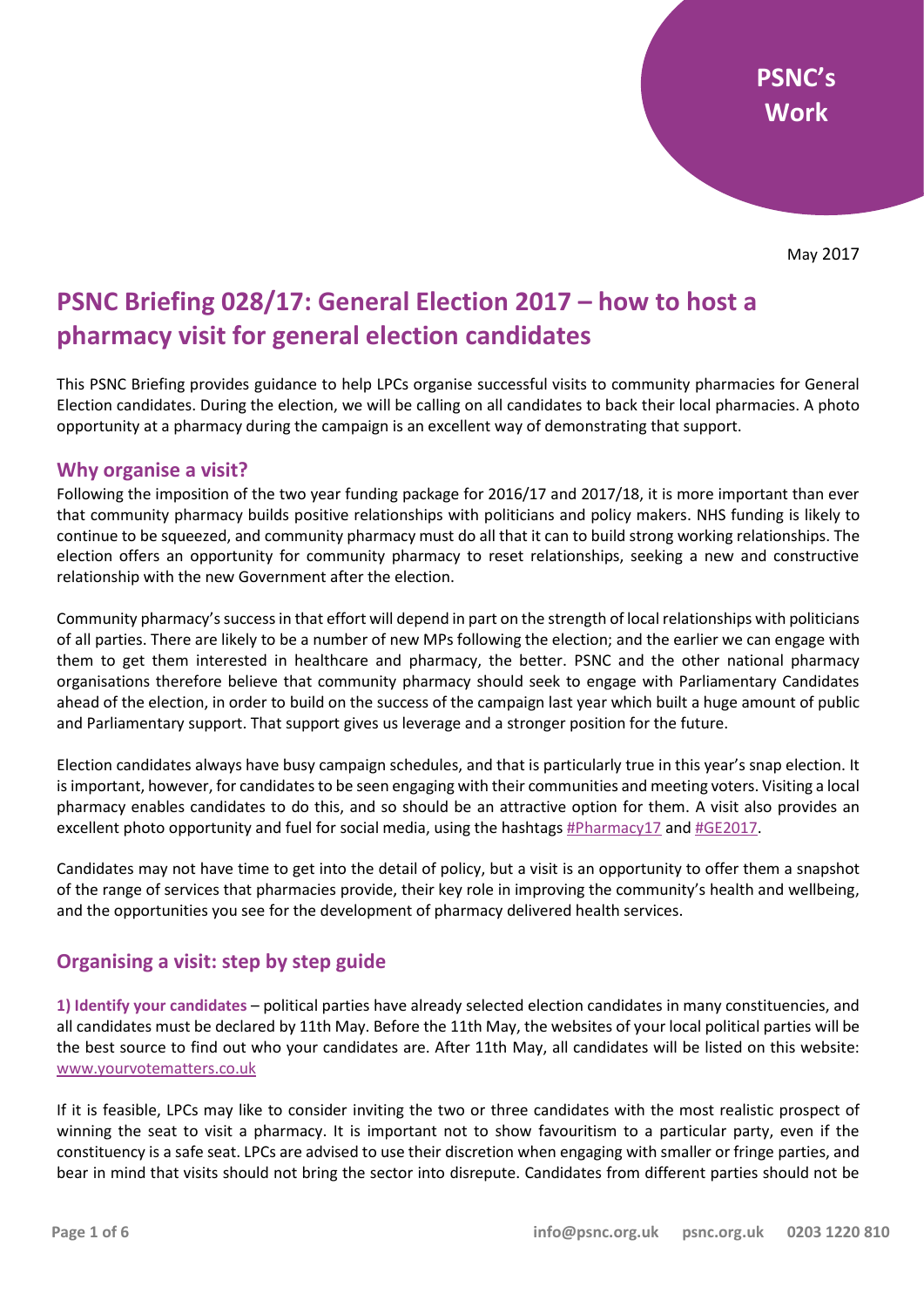invited to the same pharmacy on the same day. LPCs should be transparent about engaging with other candidates, candidates should not be given the impression that they have an exclusive invitation to visit a pharmacy.

It is best to position your approach to the candidates as an LPC activity on behalf of all the pharmacies in your area, as they can be wary of appearing to favour one business over another.

**2) Do some digging on the candidates** – unless they are sitting MPs, there is often limited information available about Parliamentary Candidates, but look out for campaign websites, leaflets and articles in the local press for any clues as to the candidates' background. You may be able to find information through web searches, but be wary of cases of mistaken identity. Look out for links to healthcare or community pharmacy that might provide a talking point or a hook for a visit.

**3) Choose the pharmacy for the visit** – the pharmacy you choose needs to demonstrate community pharmacy's best assets. Whether this is because of its accessibility or because of the quality and range of services provided, choose a local pharmacy that shows the best of community pharmacy. It should also, of course, be within the prospective constituency of the candidate.

**4) Make the right approach** – unless the LPC has a personal relationship with the candidate, they are best reached by email. A template invitation email is included as **Appendix 1.** The visit should be billed as a campaign opportunity, emphasising the chance to have a photograph taken, meet voters and show support for a highly valued team of health professionals on the high street. It is not an opportunity to discuss detailed pharmacy policy or the funding settlement.

You will most likely work with the candidate's election agent to find a time that is convenient for them. Be aware that the visit may be very short, and the candidate may not have much time to talk or to learn about pharmacy. This visit is the start of a relationship, and there will be time to build closer links after the election.

Where LPCs do have a good relationship with a candidate, it may be best to offer to talk to them about pharmacy in the context of the election, for instance covering how pharmacy could help alleviate some of the pressures on the NHS or social care.

**5) Publicise the visit!** – a pharmacy visit is an ideal opportunity to generate local press coverage, and cement awareness of pharmacy's central role within the community. You can:

- Contact your local newspapers in advance of the visit, and make them aware of the date and time of the visit – they may want to send along a photographer.
- Take photographs of the visit, for you to use with social media, for a press release and to share with the candidate. The national pharmacy organisations will provide LPCs with image files to produce poster boards emblazoned with the pledge '**I'm backing my local pharmacies**' and the hashtag [#Pharmacy17.](https://twitter.com/search?f=tweets&vertical=default&q=%23pharmacy17&src=typd)
- Social media is particularly important during the election campaign, so make sure that a photograph of the visit is shared on Twitter and Facebook, as well as Instagram, LinkedIn and any other available channels, using the hashtag[s #Pharmacy17](https://twitter.com/search?f=tweets&vertical=default&q=%23pharmacy17&src=typd) an[d #GE2017.](https://twitter.com/search?f=tweets&vertical=news&q=%23GE2017&src=tyah) Encourage the candidate to share photos and use th[e #Pharmacy17](https://twitter.com/search?f=tweets&vertical=default&q=%23pharmacy17&src=typd) hashtag as well. [Template tweets](http://psnc.org.uk/wp-content/uploads/2017/05/General-election-tweet-templates.docx) are available on th[e PSNC campaign page.](http://psnc.org.uk/psncs-work/communications-and-lobbying/community-pharmacy-in-201617-and-beyond/campaigning-resources/)
- Prepare a press release in advance, to release the day after the visit. The release should be eye catching, without being sensational. Use it to fly the flag for the work of community pharmacists: give an overview of the purpose of the visit and detail the individuals present. A template press release is included as **Appendix 2.**
- Make sure you include a quote from the pharmacy owner, the candidate, and any other relevant attendees (e.g. commissioner representative). You can approach all of these people in advance of the visit about adding a quote to the release. Or, you can ask the candidate for a quote on the day itself. If you are organising visits with several candidates, bear in mind their sensitivities when publicising visits.

<u> 1989 - Johann Barbara, martin a bhann an t-An Chomain an t-An Chomain an t-An Chomain an t-An Chomain an t-An</u>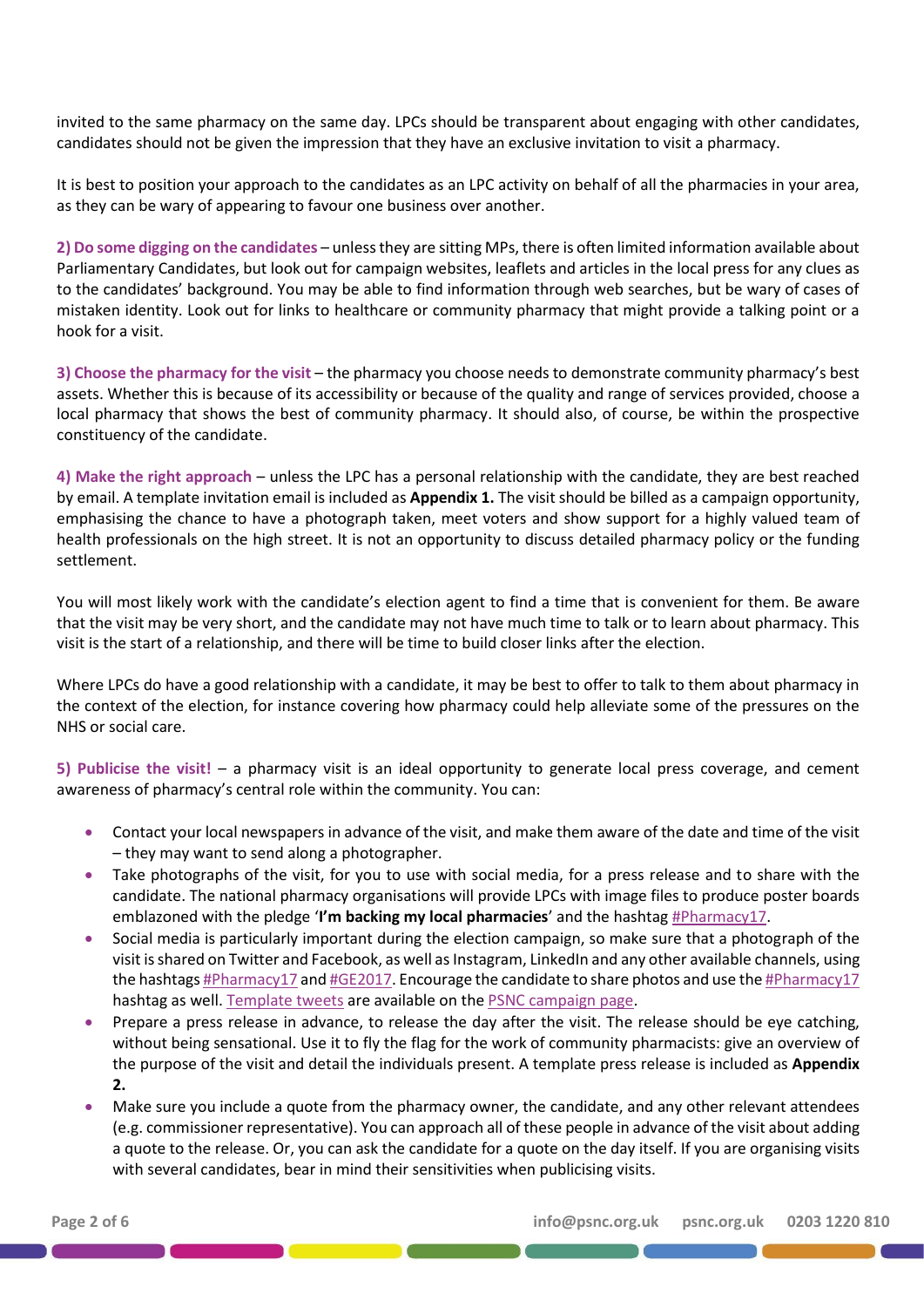• Keep an eye out for any coverage!

**7) Follow up** – post-event, thank those involved in the visit, particularly the candidate and their election agent. Following the election, send all candidates who visited pharmacies your congratulations or commiserations. There may be an opportunity to provide them with a further briefing, or to put them in touch with PSNC.

**8) Report back to local pharmacy contractors** – make sure you tell your contractors about the visit and any outcomes; it may inspire them to get involved in lobbying parliamentarians in the future. You can also let the national pharmacy organisations know about the visit by emailin[g team@pharmacymanifesto.com.](mailto:team@pharmacymanifesto.com)

# **The visit: tone, content and key messages**

The purpose of a pharmacy visit is to create a positive impression of community pharmacy, demonstrating pharmacy's assets and potential, in terms of supporting both the health of local communities and other local health and care providers.

It is important to keep visits positive and grounded in local constituencies, as candidates will be focused on engaging with their potential constituents and learning about local services. A pharmacy visit during the election campaign is not the best time to discuss detailed national policy. During a campaign, candidates, even if they are former pharmacy ministers or opposition spokespeople, are first and foremost local politicians with local concerns.

Community pharmacy's core message is simply: **community pharmacy is extremely valuable; please make use of it**. We should frame this in the context of congestion in A&E departments, busy GP surgeries and rising demand for social care, pointing out that it is more important than ever that we use the valuable network of community pharmacies on our high streets to keep people healthy and out of hospitals.

The key messages to focus on are:

- Community pharmacy is a trusted and valuable resource, helping people to stay healthy and avoid the need to see their GP or go to hospital. The PwC data and local experiences can be used to support this.
- There is a crisis in social care and community pharmacy can help to alleviate it. Examples could include services such as falls reduction service and domiciliary MURs; as well as support such as compliance aids and delivery which would add to pressures if not provided.
- There is a crisis in primary care and community pharmacy can help to alleviate it.

PSNC is producing background briefing resources including a briefing on pharmacy's potential long-term conditions role. LPCs could also refer to th[e Community Pharmacy Forward View](https://cpfv.info/) or to the following policy statement which has been agreed by the pharmacy organisations:

*Often the first port of call for advice and treatment, local pharmacists and their teams are a key part of your neighbourhood health service. Community pharmacies provide a range of NHS services, ensure people can get face-to-face care without an appointment, and take pressure off GPs and hospitals.* 

*With consistent support from government, community pharmacists can do much more to:*

- *Take pressure off GPs and hospitals*
- *Make access to NHS care more convenient*
- *Help people with long-term conditions*
- *Promote public health services*
- *Get better value from medicines*
- *Save the NHS money*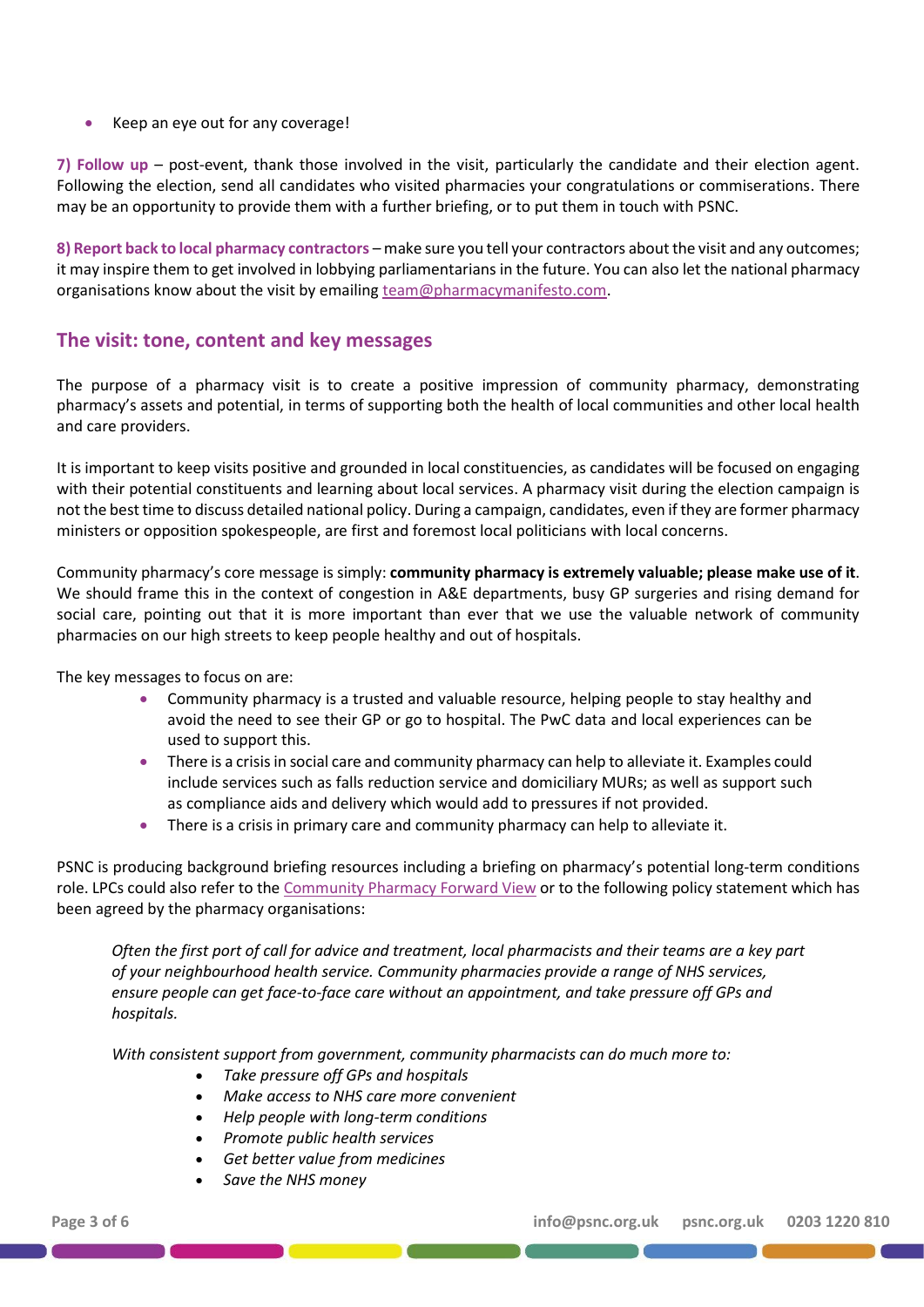### *That is why we are asking candidates in the coming general election to show their support for pharmacy. #pharmacy17*

Demand for social care, A&E and GP surgeries are important issues for this election and community pharmacy must be seen as part of the solution to all of these problems. We can say that we want to work more closely with GPs, whatever the challenges, and do more both to help patients manage long-term conditions and to keep people from getting unwell in the first place. We will do that by working with government to make the most of the valuable network of community pharmacies and developing new pharmacy services together.

### **Top tips for the visit**

- Keep the visit positive
- Ask the candidate to back their local pharmacies
- Take a photo, if possible with a poster board
- Base the conversation around clear key messages
- Stay away from technical terms and policy detail
- Take time to prepare
- Don't be party-political
- Steer conversations away from complaints

# **More information**

Candidates who would like more information on community pharmacy can be provided with briefings and resources from the [PSNC campaign page.](http://psnc.org.uk/psncs-work/communications-and-lobbying/community-pharmacy-in-201617-and-beyond/campaigning-resources/) Please note that this is being updated regularly, so keep checking for new materials. If candidates have questions about the Judicial Review they should be referred to this [statement on PSNC's website](https://psnc.org.uk/our-news/psnc-seeks-judicial-review-of-consultation-on-community-pharmacy/). Candidates with an interest in pharmacy can be encouraged to join the [All-Party Pharmacy Group](http://appg.org.uk/) if elected. Please pass any useful intelligence about parliamentary candidates to PSNC.

If you have queries on this PSNC Briefing or you require more information or have any questions about a candidate visit, please contact [Zoe Smeaton, Head of Communications and Public Affairs.](mailto:zoe.smeaton@psnc.org.uk)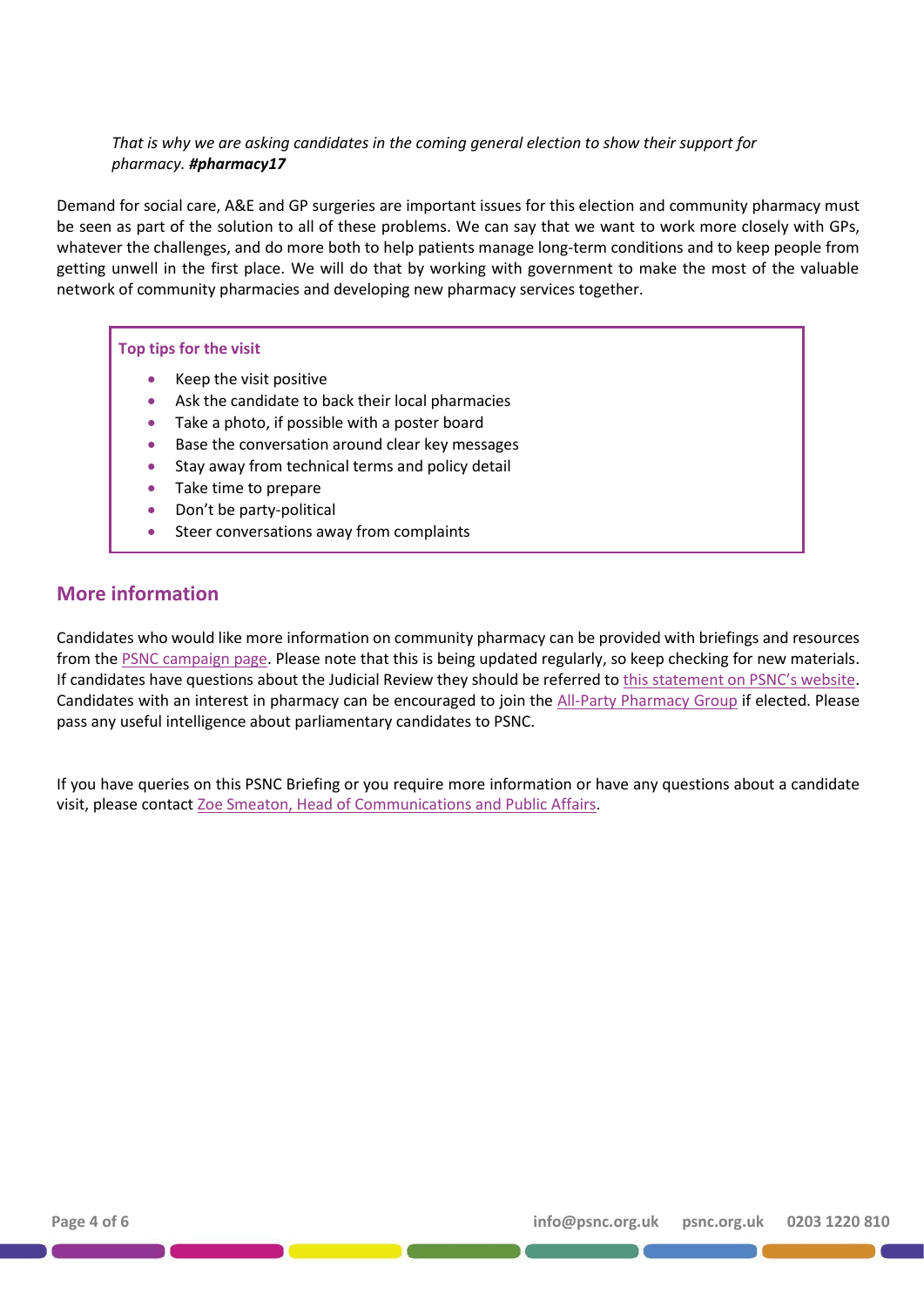# **Appendix 1: Draft letter to invite a candidate to visit a community pharmacy**

### GUIDANCE:

- Please replace all yellow highlights with local detail
- Use the name of the constituency, not the LPC area
- Estimate the number of pharmacies if necessary
- Include local detail where possible, but keep the email short
- Email the candidate's campaign address (available on their website NOT an address ending @parliament.co.uk)
- Cc. The candidate's election agent if an address is available

#### Dear [Ms May]

I am writing on behalf of [Maidenhead]'s [25] local community pharmacies to invite you to visit [SuperPharm pharmacy on the York Road] for a photo opportunity during the general election campaign. There will be an opportunity to meet some of the thousands of patients who rely on our services and the dedicated health professionals who deliver them.

With increasing demand for social care places, pressure on GP surgeries and overcrowding in A&E, it is more important than ever that we support the job that community pharmacies do to keep people healthy and out of GP practices and hospital.

Please let me know if we can arrange a short visit at your convenience.

Kind regards